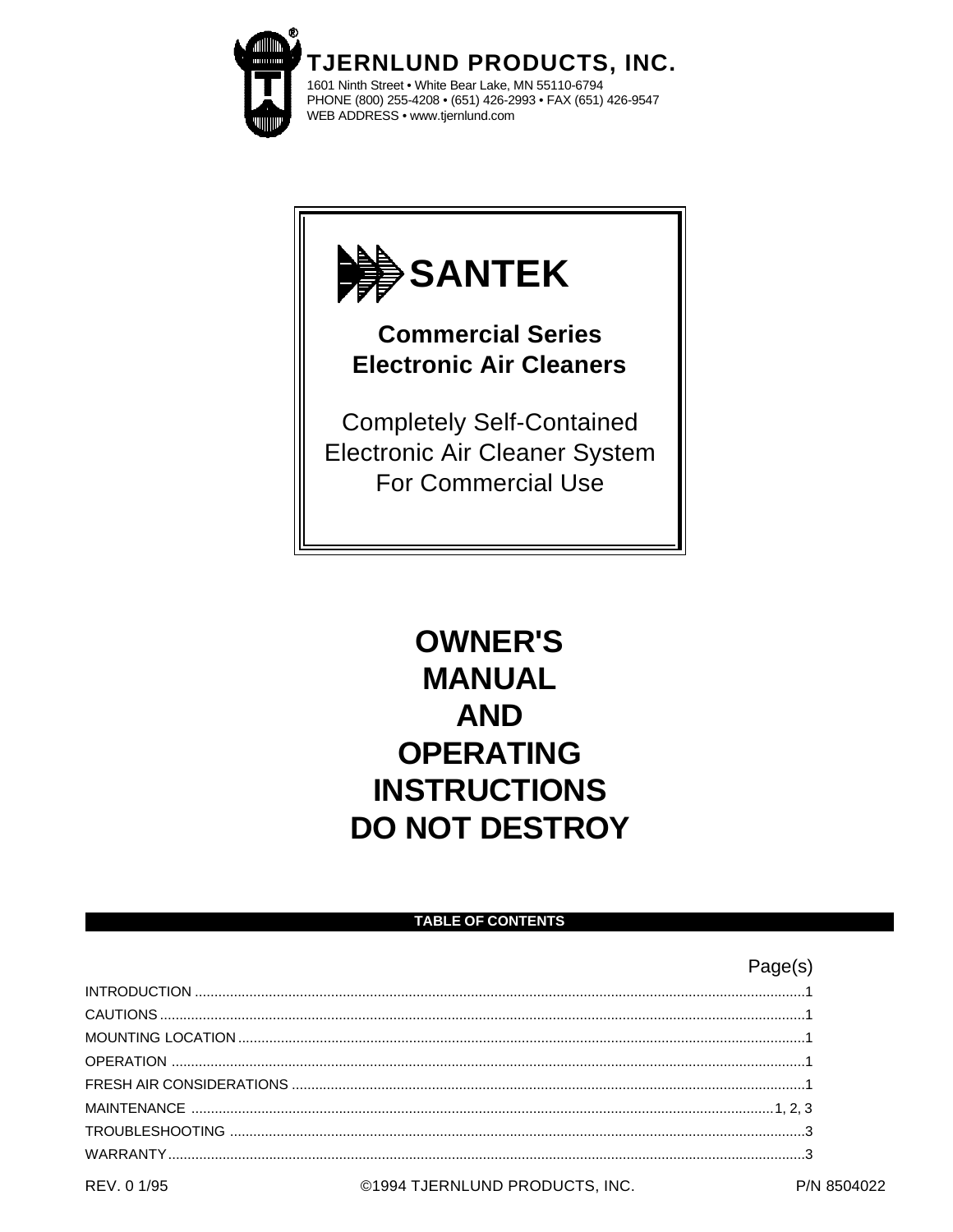#### **INTRODUCTION**

Congratulations! We are proud that you have selected a SANTEK Electronic Air Cleaner to become an integral part of your breathing atmosphere.

Electronically cleaned air, free of dust, dirt, soot, smoke, bacteria, pollen, and other irritating airborne pollution, provides you, your clients, and your employees greater personal comfort...a dividend that cannot be measured in dollars.

Your SANTEK Electronic Air Cleaner is an advanced design electronic instrument built to give years of the finest service, providing Operating Instructions are carefully followed.

# **CAUTIONS**

- 1. SANTEK Air Cleaners, like most appliances are not designed to be explosion proof. It should not be used in an atmosphere containing explosive dust or gases.
- 2. Connect the electrical cord to a grounded power source only after the unit is mounted to avoid electrical shock and equipment damage.
- 3. Make sure the unit is installed securely using the Installation Instructions to avoid damage and injury from falling equipment.
- 4. Access doors and panels are connected to a safety switch that disconnects electrical power when the door or panel is opened. **WARNING:** Do not attempt to override this switch. Electrical shock may result.
- 5. Always turn Power Switch to the "Off" position prior to cleaning or servicing.
- 6. Never stick objects through inlet or discharge grilles. This can result in personal injury and equipment damage.
- 7. All wiring of electrical outlets to service power cords must comply with applicable codes and ordinances.

# **MOUNTING LOCATION**

Only air entering Air Cleaner will be cleaned, so place the unit where it will create free air movement around the room and recirculate the air back into the unit. See Installation Instructions for proper mounting location.

#### **OPERATION**

Power to blowers and electronic collecting cell is controlled by the Fan Speed Switch. Turn the switch from "Off" to the desired fan speed. Occasional arcing "snapping" or "popping" sound caused by a larger-than-normal particle is normal. If the arcing does not stop, turn the Fan Speed Switch to "Off" and call Tjernlund Products, Inc. at 1-800-255-4208.

#### **FRESH AIR IS NECESSARY**

Lack of adequate fresh, outside air can cause problems in any building. According to the American Society of Heating, Refrigerating and Air Conditioning Engineers (ASHRAE), fresh air requirements for commercial establishments should be a minimum of 7.5 CFM per person when using electronic air cleaners. This can be done either through the blower of the heating/air conditioning system or through a timer for economical operation. See Installation Manual for complete information.

# **REGULAR MAINTENANCE**

An electronic air cleaner will keep removing airborne particles efficiently provided its filter components are maintained on a regular basis.

# **ELECTRONIC COLLECTING CELL**

It is necessary to remove and wash an electronic collecting cell about every 1 to 5 weeks depending on the air pollution density. If a particularely "smokey", "sticky" or "greasy" atmosphere is present, for example, wash it more frequently.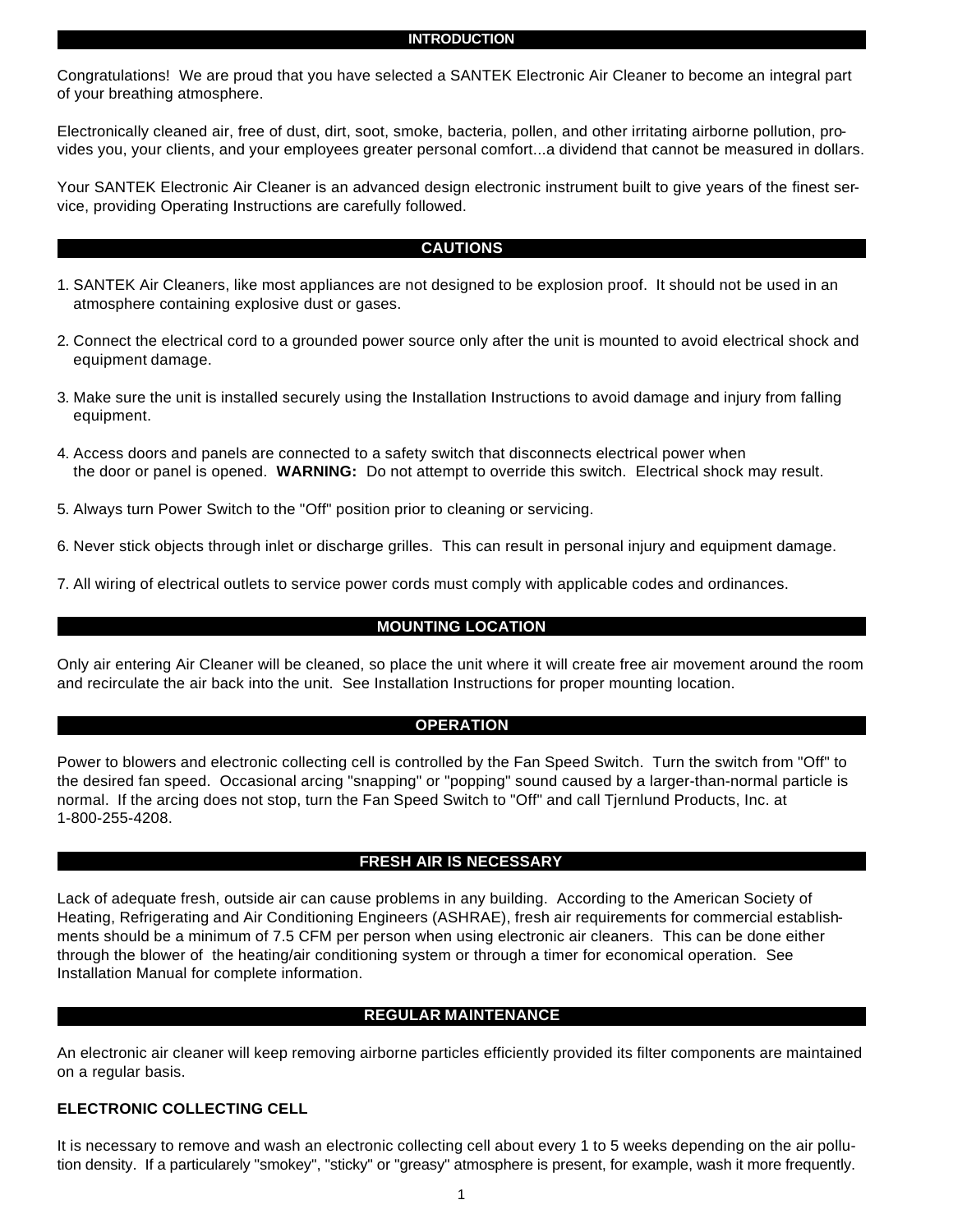The following steps should be followed to wash a collecting cell.

- 1. Unplug AC cord and turn fan speed switch to the "Off" position.
- 2. Open access door (Models XF, XC, XK) or hinged bottom panel (Model SL-1200), pull out collecting cell(s), .
- 3. For (Models XF, XC, XK) pull out collecting cell(s), noting how cell flanges ride in retaining grooves. For Model SL-1200, grasp cell handle. Slide retaining latches away from cell (2 per cell). Tip handle side of cell downward. Slide rear cell flanges out of flange channels. Remove cell.
- 4. Immerse cell in a solution of Santek Cell Brite and hot water for 30 minutes. Agitate cell up and down at a slight angle for better cleaning effect. Repeat above procedure if necessary for extremely dirty cells.
- **CAUTION:** Avoid splashing the cleaning solution in eyes or prolonged contact with skin. Keep washing solution out of reach of children.

**CAUTION:** Do not poke any object between or through the cell plates. Damage to cell may result.

If a commercial dish washer is available, simply place dirty collecting cells in dishwasher for a complete wash cycle.

5. Stand Cell upright on dry surface with plates in vertical plane for good drainage. Allow to air dry thoroughly. REPLACING A WET CELL IN AIR CLEANER CAN RESULT IN EXCESSIVE ARCING . ALLOW SUFFI-CIENT DRYING TIME. DO NOT WIPE PLATES TO DRY THEM.

# **IONIZING WIRES**

Inspect Ionizing wires after cell is washed for any dirt build-up. If necessary, wipe wires gently with a rag soaked in Santek Cell Brite cleaning solution and rinse. USE CARE TO AVOID BREAKING WIRES.

#### **ALUMINUM PRE FILTERS (MODELS XF, XC, XK)**

Slide Aluminum Pre-Filter from retaining channel. Wash accumulated particles from the surface in a solution of warm water and Santek Cell Brite. Agitate filter in the solution. Rinse thoroughly and stand upright to dry.

### **POLYESTER PRE-FILTER (MODEL SL-1200)**

Remove Pre-Filter from inner side of hinged bottom panel by pulling filter off velcro tabs. Filter (available from Santek Distributor) should be replaced if dirt accumulation has significantly discolored white polyester material.

# **CHARCOAL FILTERS (0PTIONAL WITH MODEL SL-1200)**

Charcoal filters control odors. Replace charcoal filters when room odor becomes noticeable or approximately every 4 months. Excess dirt may be vacuumed from surface between replacement cycles. DO NOT WASH CHARCOAL FILTER.

# **UNIT CABINET**

With the Fan Speed Switch in the "Off" position and collecting cells removed, wipe accumulated dirt from cabinet interior and exterior as necessary. Use a mild soap solution or spray type household cleaner. DO NOT SPRAY CABI-NET WITH HOSE OR PRESSURE WASHER.

# **RE-INSTALL COMPONENTS**

Re-install collecting cell(s) and other filters into cabinet using the reverse of disassembly instructions listed above.

- 1. Collecting cell Ionizing wires must always face direction that dirty air enters unit.
- 2. Collecting cell must rest securely against copper colored electrical contact attached to inner cabinet.